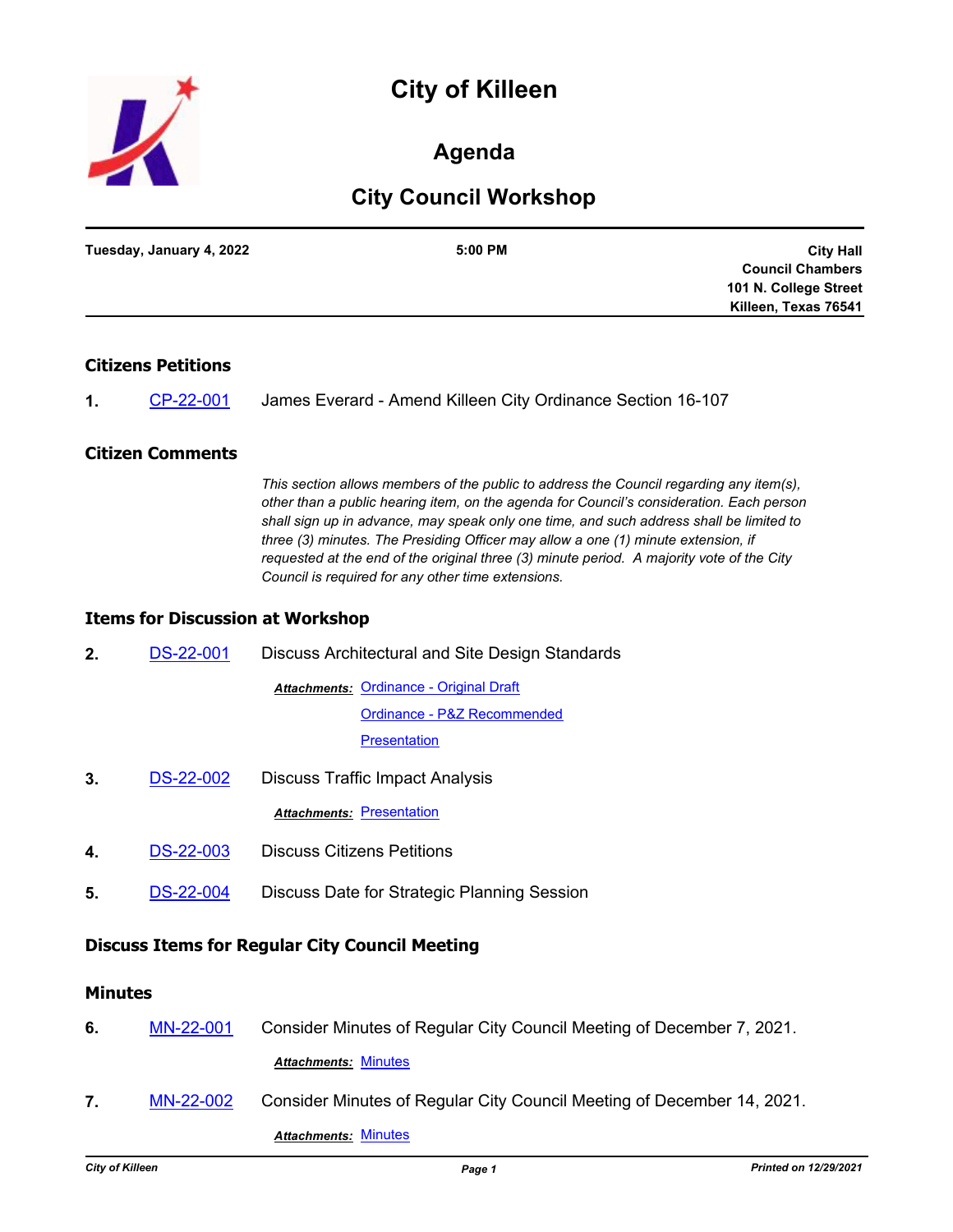### **Resolutions**

**8.** [RS-22-001](http://killeen.legistar.com/gateway.aspx?m=l&id=/matter.aspx?key=5865) Consider a memorandum/resolution authorizing a lease agreement for seven (7) mowers to maintain Stonetree Golf Club with Deere Credit, Inc. through the Texas Buyboard Cooperative in the amount of \$376,513.60.

> **Attachments: [Staff Report](http://killeen.legistar.com/gateway.aspx?M=F&ID=712e0af5-52e4-4cb8-815f-56d0f93b51cd.pdf) [Quote](http://killeen.legistar.com/gateway.aspx?M=F&ID=bde95734-de69-4a84-9d7f-0a85d68b19b2.pdf)** [Payment Schedule](http://killeen.legistar.com/gateway.aspx?M=F&ID=e42dddc3-3864-4529-86b8-5a368e45c9c8.pdf) [Lease Agreement](http://killeen.legistar.com/gateway.aspx?M=F&ID=8a44423e-a967-4efd-af93-36372a83bc2b.pdf) **[Presentation](http://killeen.legistar.com/gateway.aspx?M=F&ID=b9008ee2-4f93-4acd-8638-471433521478.pdf)**

**9.** [RS-22-002](http://killeen.legistar.com/gateway.aspx?m=l&id=/matter.aspx?key=5879) Consider a memorandum/resolution rejecting all bids received for Bid No. 22-09, Water and Sewer Supply Items.

**Attachments: [Staff Report](http://killeen.legistar.com/gateway.aspx?M=F&ID=c73268d1-f0ad-44d3-b2c3-de1bbe789a51.pdf)** 

[Bid Tab](http://killeen.legistar.com/gateway.aspx?M=F&ID=a6700d00-1a4a-4b02-814d-5487f2323200.pdf)

**[Presentation](http://killeen.legistar.com/gateway.aspx?M=F&ID=1a49349b-7728-460e-af12-05de2d4c4487.pdf)** 

**10.** [RS-22-003](http://killeen.legistar.com/gateway.aspx?m=l&id=/matter.aspx?key=5880) Consider a memorandum/resolution awarding Bid No. 22-01, Street Construction Materials, in an amount not to exceed \$500,000 citywide for FY22.

> **Attachments: [Staff Report](http://killeen.legistar.com/gateway.aspx?M=F&ID=39b99bbc-891d-4282-813b-bed8c7411447.pdf)** [Bid Tab](http://killeen.legistar.com/gateway.aspx?M=F&ID=dfd3ad51-e36e-49b6-88da-40f27097e25f.pdf) **[Contracts](http://killeen.legistar.com/gateway.aspx?M=F&ID=eabd1dd6-e814-47dc-8a55-d9ca48e3e7a7.pdf)** [Certificate of Interested Parties](http://killeen.legistar.com/gateway.aspx?M=F&ID=1e2f51ef-8033-4f98-a71f-65793e20407b.pdf) **[Presentation](http://killeen.legistar.com/gateway.aspx?M=F&ID=793b267e-8288-4b98-b5bd-01a59498a152.pdf)**

**11.** [RS-22-004](http://killeen.legistar.com/gateway.aspx?m=l&id=/matter.aspx?key=5881) Consider a memorandum/resolution awarding Bid No. 22-02, Pavement Marking Services, to Green Dream International in an amount not to exceed \$300,000 for FY22.

**Attachments: [Staff Report](http://killeen.legistar.com/gateway.aspx?M=F&ID=52f47cea-1e52-40e6-bbb4-96f9f313b0f6.pdf)** 

[Bid Tab](http://killeen.legistar.com/gateway.aspx?M=F&ID=c33a6e69-7206-4416-b598-757ba2900642.pdf)

**[Contract](http://killeen.legistar.com/gateway.aspx?M=F&ID=d2fad071-0978-4667-a130-60fce827e8a9.pdf)** 

[Certificate of Interested Parties](http://killeen.legistar.com/gateway.aspx?M=F&ID=5eb0e879-8909-46e1-98c2-76a33659952e.pdf)

**[Presentation](http://killeen.legistar.com/gateway.aspx?M=F&ID=9a3fe727-87b3-4df6-b870-4064a0d6ba68.pdf)** 

**12.** [RS-22-005](http://killeen.legistar.com/gateway.aspx?m=l&id=/matter.aspx?key=5893) Consider a memorandum/resolution authorizing the purchase of interior entrance/exit doors at the Killeen Civic and Conference Center from Integrity One Solutions through the Buyboard Cooperative in the amount of \$80,300.00.

> **Attachments: [Staff Report](http://killeen.legistar.com/gateway.aspx?M=F&ID=65afb9e4-65aa-4c13-bc7b-19ef2286a9c3.pdf) [Quote](http://killeen.legistar.com/gateway.aspx?M=F&ID=f0c77bc3-c27d-49c0-85a9-7e09b153dcee.pdf)**

> > [Letter of Agreement](http://killeen.legistar.com/gateway.aspx?M=F&ID=eff52bcb-e47a-49ca-baa7-0f9afde648d7.pdf)

**[Presentation](http://killeen.legistar.com/gateway.aspx?M=F&ID=2f068944-cb24-452f-bd5e-d6c8413be288.pdf)**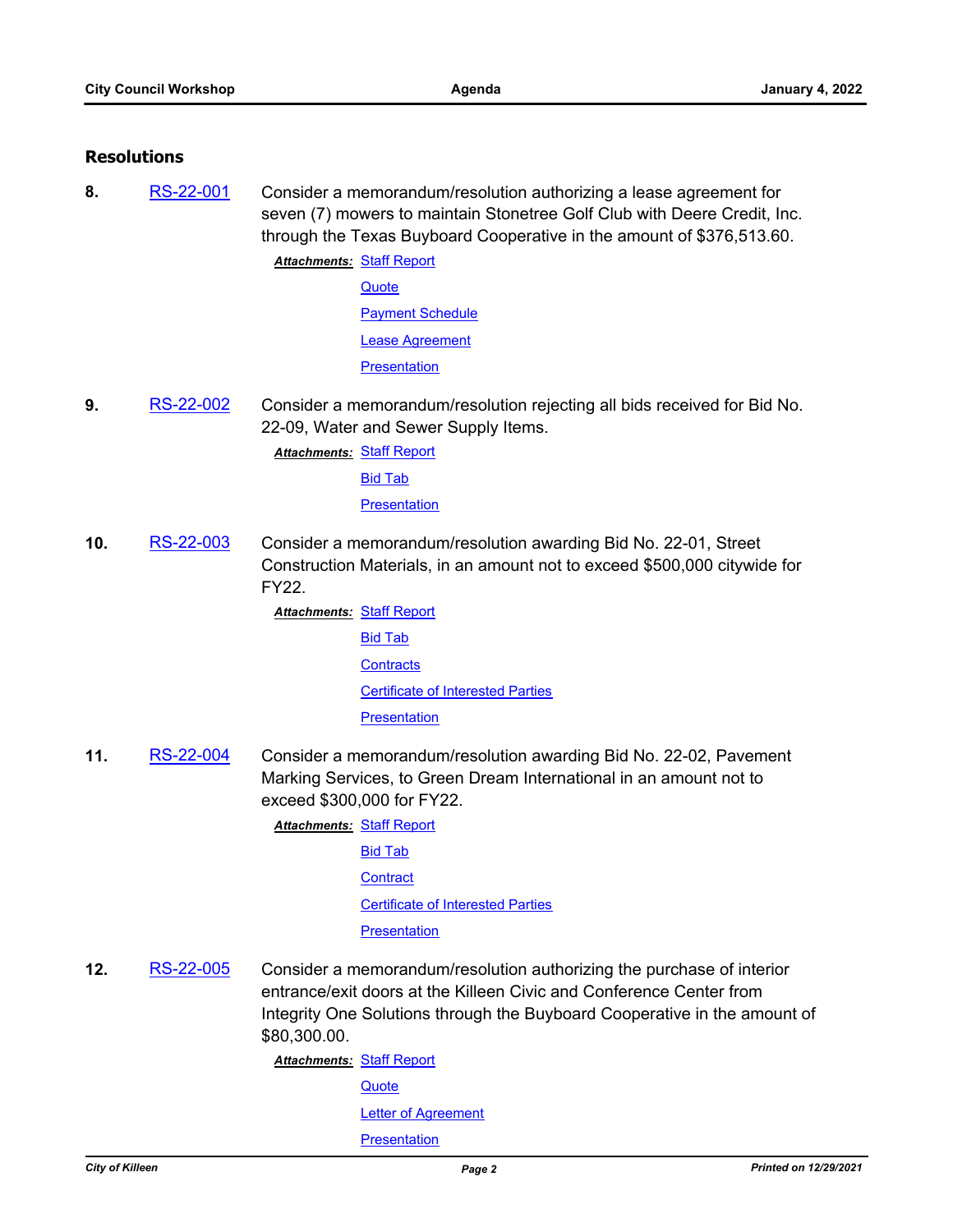Department of Criminal Justice for removal and replacement of bleachers

**13.** [RS-22-006](http://killeen.legistar.com/gateway.aspx?m=l&id=/matter.aspx?key=5873) Consider a memorandum/resolution authorizing a contract with Texas

- at the Killeen Rodeo Arena in the amount of \$90,765.62. **Attachments: [Staff Report](http://killeen.legistar.com/gateway.aspx?M=F&ID=2b94bf7f-b735-46a1-bf50-586fc53a920b.pdf) [Quote](http://killeen.legistar.com/gateway.aspx?M=F&ID=dad6825e-e618-4d20-8360-6992f326ac96.pdf)** [Letter of Agreement](http://killeen.legistar.com/gateway.aspx?M=F&ID=2c0fb28f-1057-40ca-bcca-ec9921723580.pdf) [TDJC Government Code](http://killeen.legistar.com/gateway.aspx?M=F&ID=e26cfe9d-bd1c-4417-8b71-98736b3c80e4.pdf) **[Presentation](http://killeen.legistar.com/gateway.aspx?M=F&ID=e3b5b1a2-4798-4ae1-ac5e-9b24a20cb4ab.pdf) 14.** [RS-22-007](http://killeen.legistar.com/gateway.aspx?m=l&id=/matter.aspx?key=5888) Consider a memorandum/resolution authorizing a contract to upgrade elevators at City Hall and the Municipal Annex with TK Elevator Corporation through the National Omnia Contract in the amount of \$155,467.77. **Attachments: [Staff Report](http://killeen.legistar.com/gateway.aspx?M=F&ID=db388201-823f-42db-bc98-56967a2d75e1.pdf)** [Proposals](http://killeen.legistar.com/gateway.aspx?M=F&ID=b9185c6f-f0c7-4e43-8a54-e4073095be7b.pdf) [Letter of Agreement](http://killeen.legistar.com/gateway.aspx?M=F&ID=8d6e0dae-cdd5-4f01-84d3-6bd72c5b0db1.pdf)
	- [Certificate of Interested Parties](http://killeen.legistar.com/gateway.aspx?M=F&ID=d07c23df-d877-464a-9115-543e7bac6bcb.pdf)

**[Presentation](http://killeen.legistar.com/gateway.aspx?M=F&ID=1c0dcb33-5bc7-4955-807d-ffba7bc41b2e.pdf)** 

- **15.** [RS-22-011](http://killeen.legistar.com/gateway.aspx?m=l&id=/matter.aspx?key=5897) Consider a memorandum/resolution authorizing a contract for roof replacement at Utility Collections with Final Solutions Roofing, LLC through the TIPS Cooperative in the amount of \$85,956.22.
	- **Attachments: [Staff Report](http://killeen.legistar.com/gateway.aspx?M=F&ID=b804d0fb-8297-46c7-8a1e-6531b31d7487.pdf) [Quote](http://killeen.legistar.com/gateway.aspx?M=F&ID=6f6a18a2-3044-4843-9445-8658d7216a91.pdf)** 
		- **[Letter of Agreement](http://killeen.legistar.com/gateway.aspx?M=F&ID=f9f0fe0b-7fcb-4597-b583-e734f697be75.pdf)** [Certificate of Interested Parties](http://killeen.legistar.com/gateway.aspx?M=F&ID=c2e182d7-7fed-4e56-944a-2d3fa977e184.pdf) **[Presentation](http://killeen.legistar.com/gateway.aspx?M=F&ID=fa742fd2-b3f4-4d9d-944b-19f36c716bfb.pdf)**
- **16.** [RS-22-008](http://killeen.legistar.com/gateway.aspx?m=l&id=/matter.aspx?key=5913) Consider a memorandum/resolution appointing members to the Committee for Crime Solutions.
	- **Attachments: [Staff Report](http://killeen.legistar.com/gateway.aspx?M=F&ID=9ed330ff-919e-4cf7-9089-61a2369bd23b.pdf)**

**[Presentation](http://killeen.legistar.com/gateway.aspx?M=F&ID=c1d15340-a020-4425-ae02-78d82397485f.pdf)** 

**17.** [RS-22-009](http://killeen.legistar.com/gateway.aspx?m=l&id=/matter.aspx?key=5914) Consider a memorandum/resolution approving the appointment of an Executive Director of Development Services.

**Attachments: [Staff Report](http://killeen.legistar.com/gateway.aspx?M=F&ID=53f9fe16-af8d-47a0-a2af-988a6ca173fa.pdf)** 

[Resume](http://killeen.legistar.com/gateway.aspx?M=F&ID=ab3b516f-0a71-47f3-83ab-a03515e75b3b.pdf)

**[Presentation](http://killeen.legistar.com/gateway.aspx?M=F&ID=e29380ff-b827-4489-bf38-66b82ed5676c.pdf)** 

**18.** [RS-22-010](http://killeen.legistar.com/gateway.aspx?m=l&id=/matter.aspx?key=5910) Consider a memorandum/resolution confirming the City Manager's annual evaluation and pay increase.

**Attachments: [Staff Report](http://killeen.legistar.com/gateway.aspx?M=F&ID=562d403a-851a-4569-ad33-03b5da134aae.pdf)** 

**[Evaluation](http://killeen.legistar.com/gateway.aspx?M=F&ID=68c70e4c-3e0d-44bb-8caf-1c82ad261059.pdf)**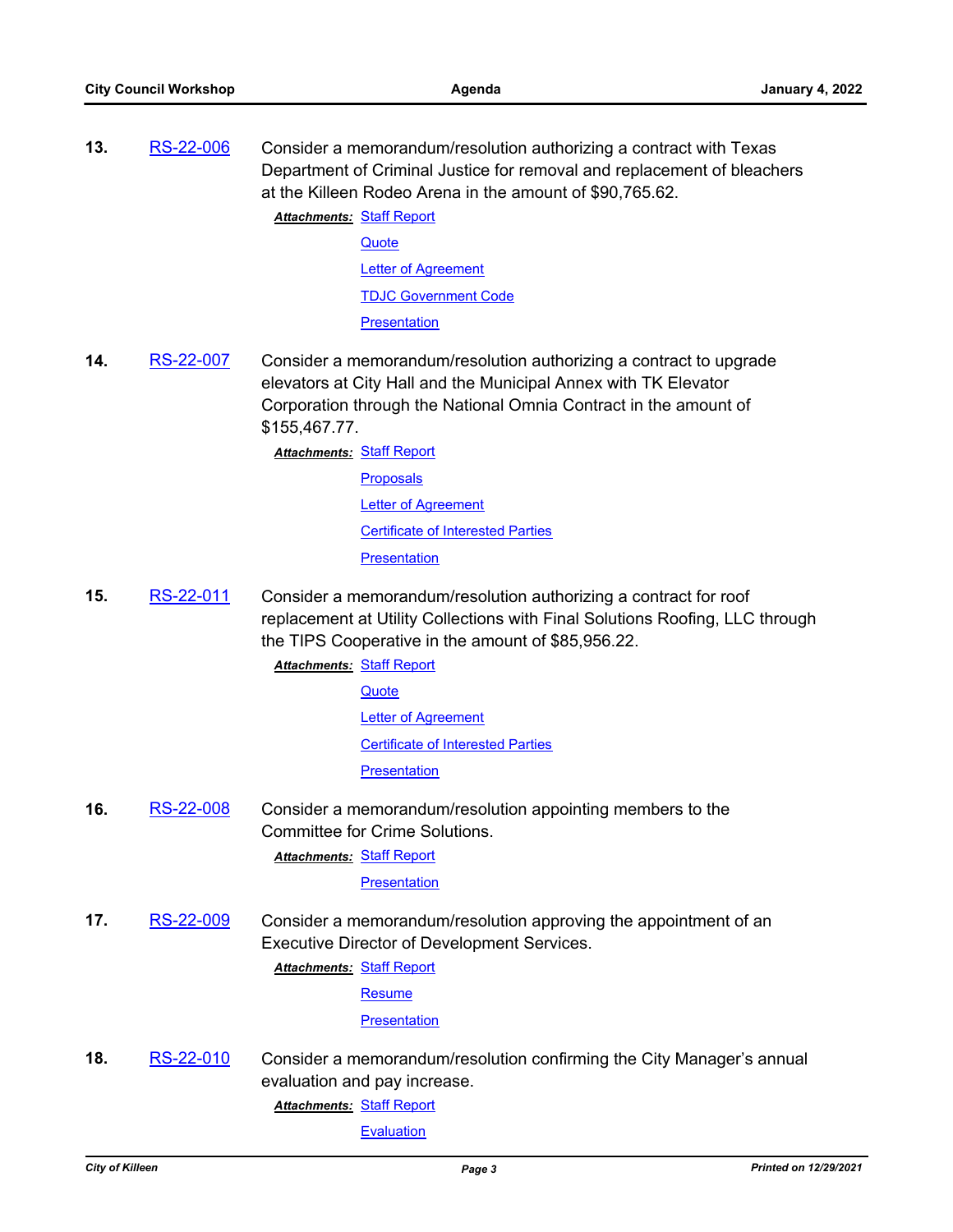[Addendum #2](http://killeen.legistar.com/gateway.aspx?M=F&ID=d2b9008d-52e9-497c-9490-bed6d621fe57.pdf)

#### **Ordinances**

**19.** [OR-22-001](http://killeen.legistar.com/gateway.aspx?m=l&id=/matter.aspx?key=5898) Consider an ordinance calling the May 7, 2022 General Election to elect a Mayor and three Councilmembers-at-Large.

**Attachments: [Staff Report](http://killeen.legistar.com/gateway.aspx?M=F&ID=8c5d5041-f2c2-4265-92b5-7b2b0e0e81fb.pdf)** 

**[Ordinance](http://killeen.legistar.com/gateway.aspx?M=F&ID=30edcfd8-c18d-44ad-924f-a2f1392fa091.pdf)** 

**[Presentation](http://killeen.legistar.com/gateway.aspx?M=F&ID=46d138d1-0681-4a4e-bca8-e1eb318af917.pdf)** 

#### **Public Hearings**

**20.** [PH-22-001](http://killeen.legistar.com/gateway.aspx?m=l&id=/matter.aspx?key=5900) HOLD a public hearing and discuss proposed charter amendments.

**Attachments: [Staff Report](http://killeen.legistar.com/gateway.aspx?M=F&ID=3f661344-4784-461f-8701-4c75e3885940.pdf) [Proposed Charter Amendments](http://killeen.legistar.com/gateway.aspx?M=F&ID=6d588295-7e5c-42e7-a43f-ef1cd4a03644.pdf) [Presentation](http://killeen.legistar.com/gateway.aspx?M=F&ID=d44b6ccf-bde9-4cb9-87dc-79b611faac32.pdf)** 

**21.** [PH-22-002](http://killeen.legistar.com/gateway.aspx?m=l&id=/matter.aspx?key=5867) HOLD a public hearing and consider an ordinance requested by Connie Stokes on behalf of Barbara Trevino (Case #Z21-37) to rezone approximately 0.122 acre out of the Stringer Addition, Lot 10, Block 5 from "B-5" (Business District) to "R-1" (Single-Family Residential District). The property is addressed as 201 Stringer Street, Killeen, Texas.

> **Attachments: [Staff Report](http://killeen.legistar.com/gateway.aspx?M=F&ID=269400b2-e9e2-40b9-a793-865121ac655c.pdf)** [Site Photos](http://killeen.legistar.com/gateway.aspx?M=F&ID=b8f39229-0255-4645-9a2e-d0ad7fd6535a.pdf) **[Maps](http://killeen.legistar.com/gateway.aspx?M=F&ID=a5cc71ea-19cb-4be5-bf62-962e7cee843f.pdf) [Minutes](http://killeen.legistar.com/gateway.aspx?M=F&ID=c86a5e3c-a664-4eb8-958d-9f9ae31059d4.pdf) [Ordinance](http://killeen.legistar.com/gateway.aspx?M=F&ID=dc9c049b-42db-4840-910f-b63d1e56d8b0.pdf) [Considerations](http://killeen.legistar.com/gateway.aspx?M=F&ID=aa504e85-f0c2-49a5-a43b-430facca6633.pdf)** [Responses](http://killeen.legistar.com/gateway.aspx?M=F&ID=6ebfd7cd-ef09-46eb-9998-516ced0fc072.pdf) **[Presentation](http://killeen.legistar.com/gateway.aspx?M=F&ID=599f0e29-0dcb-45a8-abbb-496005e61d1c.pdf)**

**22.** [PH-22-003](http://killeen.legistar.com/gateway.aspx?m=l&id=/matter.aspx?key=5868) HOLD a public hearing and consider an ordinance requested by Quintero Engineering, LLC on behalf of H. A. Homes, LLC (Case #Z21-38) to rezone approximately 0.258 acre out of the Stringer Addition, Lots 1 and 2, Block 4 from "B-2" (Local Retail District) to "R-2" (Two-Family Residential District). The property is addressed as 910 and 912 West Avenue I, Killeen, Texas.

> **Attachments: [Staff Report](http://killeen.legistar.com/gateway.aspx?M=F&ID=9d8638fe-40c3-439f-b976-c3530e489cc5.pdf)** [Site Photos](http://killeen.legistar.com/gateway.aspx?M=F&ID=58fe0887-e882-401e-aa19-d33439431a27.pdf) **[Maps](http://killeen.legistar.com/gateway.aspx?M=F&ID=c66932f6-547d-4874-ae8d-62a3d4d2a1b0.pdf) [Minutes](http://killeen.legistar.com/gateway.aspx?M=F&ID=fa4c9e37-77d9-4b99-9677-42dcff88699d.pdf) [Ordinance](http://killeen.legistar.com/gateway.aspx?M=F&ID=bcef4863-0b6b-45bd-9b2c-d2b07d7c5bbe.pdf) [Considerations](http://killeen.legistar.com/gateway.aspx?M=F&ID=b69bb5a0-52d6-4c28-99c8-0ed5013269cd.pdf)**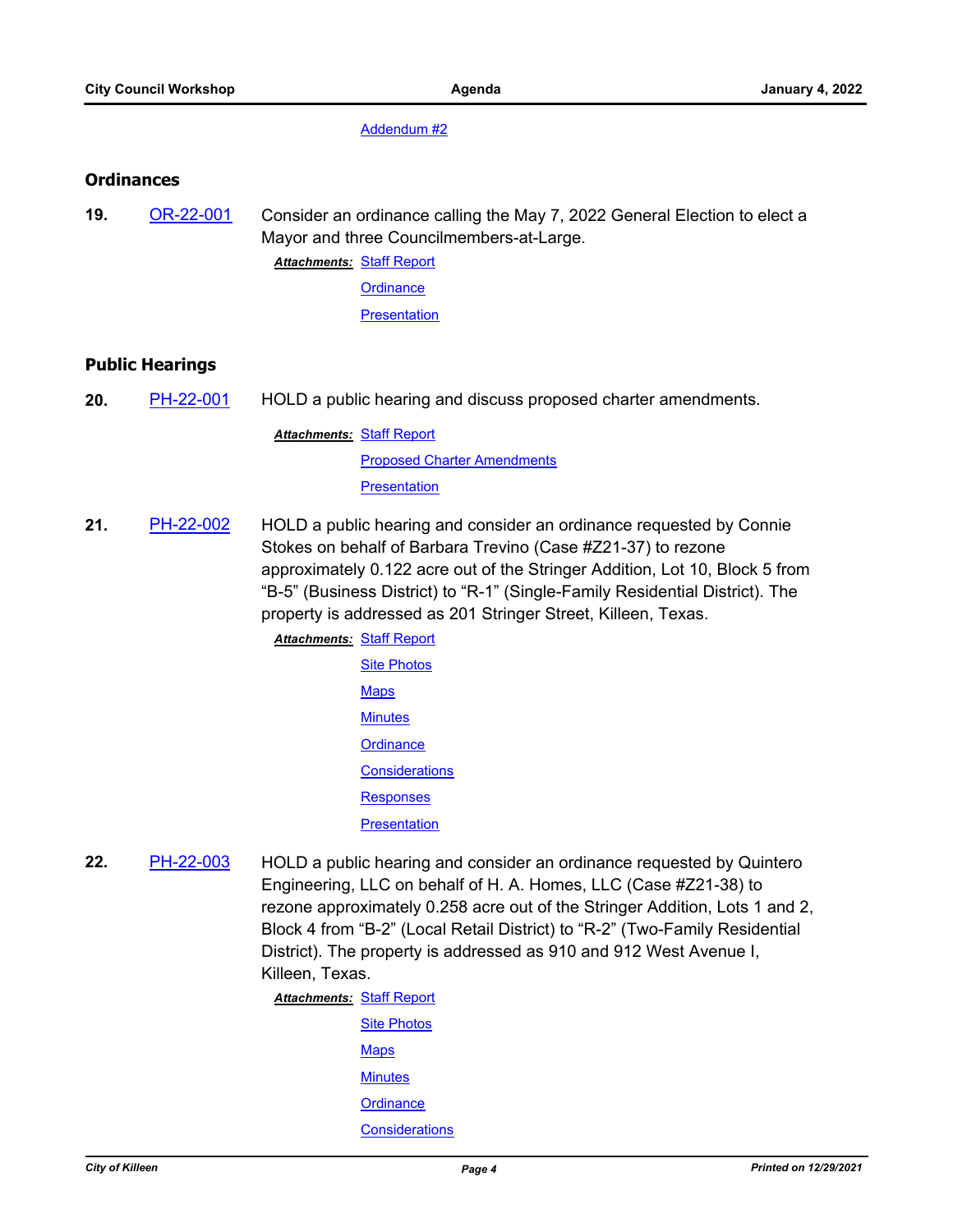**[Response](http://killeen.legistar.com/gateway.aspx?M=F&ID=357fed5a-3297-43aa-b7be-ad74a8d13d4d.pdf)** 

**[Presentation](http://killeen.legistar.com/gateway.aspx?M=F&ID=739d3fe4-e328-47a9-a602-993f6eabd8e4.pdf)** 

**23.** [PH-22-004](http://killeen.legistar.com/gateway.aspx?m=l&id=/matter.aspx?key=5869) HOLD a public hearing and consider an ordinance requested by Quintero Engineering, LLC on behalf of Alfred George Mayo Jr. (Case #Z21-39) to rezone approximately 0.155 acres out of the Cole (Unrecorded) Subdivision from "B-3" (Local Business District) to "R-2" (Two-Family Residential District). The property is addressed 1015 North 10th Street, Killeen, Texas.

> **Attachments: [Staff Report](http://killeen.legistar.com/gateway.aspx?M=F&ID=e7de6a1c-8124-493b-9d86-4d3b524c0cce.pdf)** [Site Photos](http://killeen.legistar.com/gateway.aspx?M=F&ID=e883e4eb-e5aa-4c8e-bd5f-8e3e5682db07.pdf) [Maps](http://killeen.legistar.com/gateway.aspx?M=F&ID=451750f8-c284-431b-947d-e4975dd08eff.pdf) **[Minutes](http://killeen.legistar.com/gateway.aspx?M=F&ID=95acfa77-d485-464f-a9c4-1813267c75ab.pdf) [Ordinance](http://killeen.legistar.com/gateway.aspx?M=F&ID=f7d1578d-aaaf-4ba9-ba32-637690afb939.pdf) [Considerations](http://killeen.legistar.com/gateway.aspx?M=F&ID=5ca4f4b8-dfc1-4c23-b6ea-264a58fb82ad.pdf) [Presentation](http://killeen.legistar.com/gateway.aspx?M=F&ID=96341e39-7617-4157-b417-451d96fae096.pdf)**

**24.** [PH-22-005](http://killeen.legistar.com/gateway.aspx?m=l&id=/matter.aspx?key=5870) HOLD a public hearing and consider an ordinance requested by Quintero Engineering, LLC on behalf of Alfred George Mayo Jr. (Case #Z21-40) to rezone approximately 0.436 acres out of the Cole (Unrecorded) Subdivision from "B-3" (Local Business District) to "R-2" (Two-Family Residential District). The property is addressed 1200 and 1204 North 8th Street, Killeen, Texas.

> **Attachments: [Staff Report](http://killeen.legistar.com/gateway.aspx?M=F&ID=cb7bda31-0671-4d49-9837-c5703d014889.pdf) [Site Photos](http://killeen.legistar.com/gateway.aspx?M=F&ID=5ec00180-618b-4069-b103-daf245f617b9.pdf)** [Maps](http://killeen.legistar.com/gateway.aspx?M=F&ID=00df9642-8e00-4d69-b5c6-aa17248d5e11.pdf) **[Minutes](http://killeen.legistar.com/gateway.aspx?M=F&ID=e5179e94-e38a-43b8-894f-7d367e1ab9ae.pdf) [Ordinance](http://killeen.legistar.com/gateway.aspx?M=F&ID=b27d8c0d-0174-47ae-8f00-eae42f2bf636.pdf) [Considerations](http://killeen.legistar.com/gateway.aspx?M=F&ID=6a4f45ab-042e-4f39-ad03-cdac727dd0f5.pdf) [Presentation](http://killeen.legistar.com/gateway.aspx?M=F&ID=2b636fbb-faec-457e-8a83-e3dcf947f3ec.pdf)**

**25.** [PH-22-006](http://killeen.legistar.com/gateway.aspx?m=l&id=/matter.aspx?key=5895) HOLD a public hearing and consider an ordinance amending the Code of Ordinances Chapter 31, Zoning, to allow bars and taverns by-right within the Historic Overlay District (HOD).

**Attachments: [Staff Report](http://killeen.legistar.com/gateway.aspx?M=F&ID=dc876099-0462-4865-9325-9065e15ce9a0.pdf)** 

- **[Ordinance](http://killeen.legistar.com/gateway.aspx?M=F&ID=93eb1cef-3567-499e-bb57-49f960ac96fb.pdf)**
- **[Minutes](http://killeen.legistar.com/gateway.aspx?M=F&ID=efa8d446-ab2f-4510-8f2e-2c799c3c3606.pdf)**

[Map of Churches within the HOD](http://killeen.legistar.com/gateway.aspx?M=F&ID=7f178e4b-992d-4b0f-afd1-5900804601c9.pdf)

**[Presentation](http://killeen.legistar.com/gateway.aspx?M=F&ID=ab400f0d-f4b0-436e-a27f-0dc64173d310.pdf)** 

### **Adjournment**

*I certify that the above notice of meeting was posted on the Internet and on the bulletin boards at Killeen City Hall and at the Killeen Police Department on or before 5:00 p.m.*